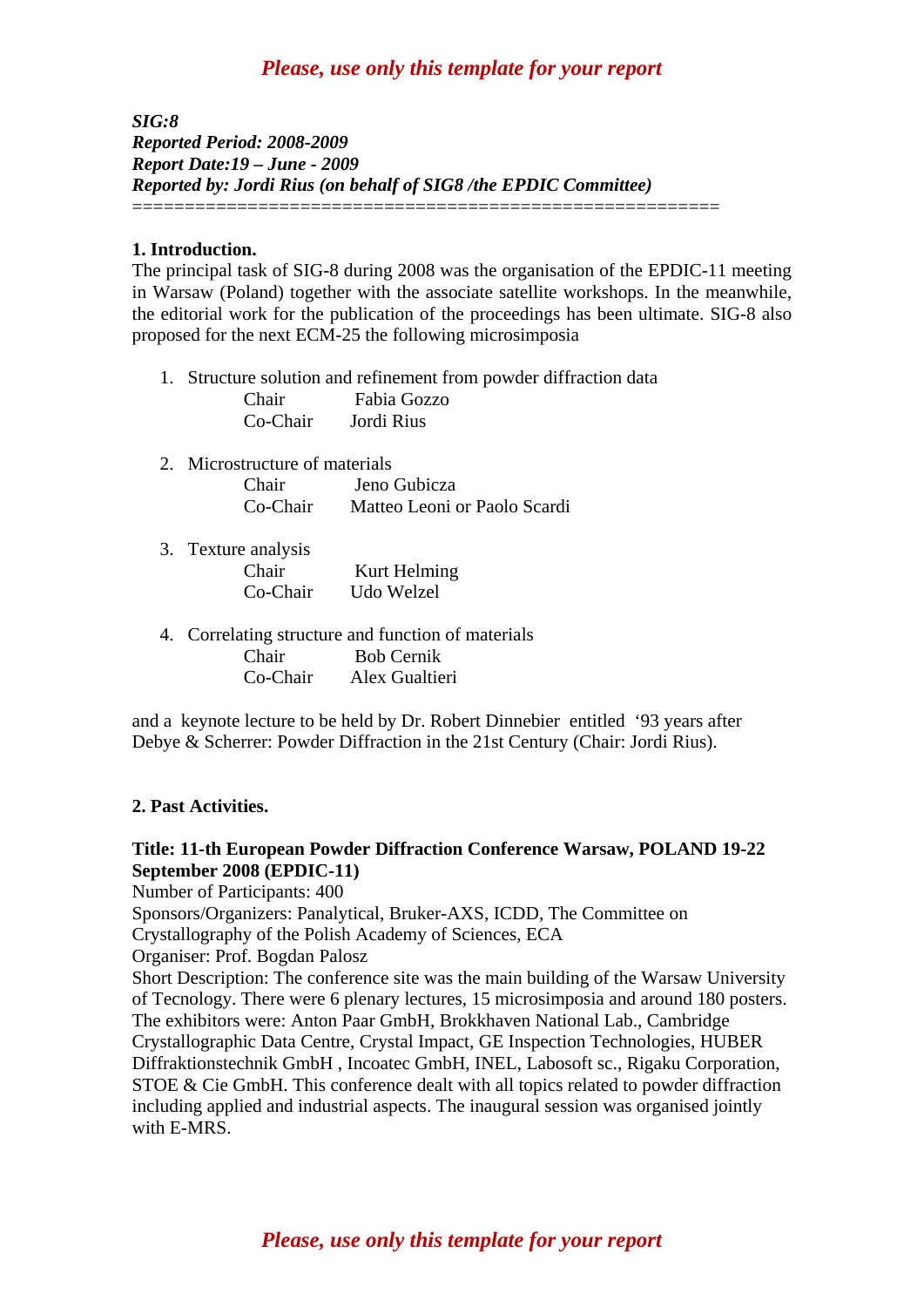## *Please, use only this template for your report*

# **Title: "X-ray techniques in investigations of the objects of cultural heritage". Workshop held in Cracow (Poland). 18 September 2008**

Number of Participants: approx. 25

Sponsors/Organizers: EPDIC, BRUKER-AXS, PANANALYTICAL / Prof. Wieslaw Lasocha, Roman Kozlowski, Institute of Catalysis and Surface Chemistry, Polish Academy of Sciences, and the Faculty of Chemistry, Jagiellonian University. Short Description: The aim of the Workshop was the development and application of Xray techniques to objects of cultural heritage and to introduce scientists and conservators in the newest methods of investigation in this area. The Workshop was focused on historic materials like pigments, stone, mortars, glass, ceramics, metal alloys as well as on corrosion and deterioration processes in historic objects. The Workshop was good platform for sharing experiences between scientists and conservators.

#### **Title: "In the toolchest** *: Powder Diffraction Software Workshop",* **18th September 2008 [Faculty of Physics,](http://if.pw.edu.pl/sub/english/index.html) [Warsaw University of Technology](http://www.pw.edu.pl/english/), Poland**  Number of Participants: 60

Sponsors: Bruker AXS, Panalytical /Organizers: R. Cerny, M. Leoni, B. Toby Short Description: In this workshop the new advances in powder diffraction software are presented by the authors.

## **Title: "In-situ studies including high pressure", 19 September 2008, Faculty of Physics (Technical University of Warsaw).**

### Number of Participants: 19

Sponsors/Organizers: Robert Dinnebier (MPI-FKF, Germany) ,John Evans (University of Durham, UK). Bernd Hinrichsen (Bruker AXS, Germany)

Short Description: From the beginning, the technique of powder diffraction has been used to follow structural changes in dependence of external variables like pressure, temperature, magnetism etc. Recently, the development of high resolution and fast 1Dand 2D- position sensitive detectors for laboratory and synchrotron radiation, the appearance of new micro-reactors, and the availability of sophisticated software for data reduction have revolutionized this field and cleared the way for various new applications. In this workshop a state of the art overview over this fascinating field including practical presentations using state-of-the-art software was given.

## **Title: Application of powder diffraction in nanomaterials (18 September 2008, Faculty of Physics, Warsaw)**

Number of Participants: 20

Sponsors/Organizers: EPDIC / Paolo Scardi, Scott Misture

Short Description: This workshop focused on recent developments in nanomaterial modeling using atomistic simulations, and on the possibilities of diffraction and small angle scattering as effective analytical tools in the emerging research field of nanotechnology.

### **3. Future/Programmed Activities.**

## **Title: 12-th European Powder Diffraction Conference, Darmstadt, Germany 27-30 2010**

Organizer: Prof. Harmut Fuess (Darmstadt University of Technology). Short Description: This is now the major European powder diffraction conference

## *Please, use only this template for your report*